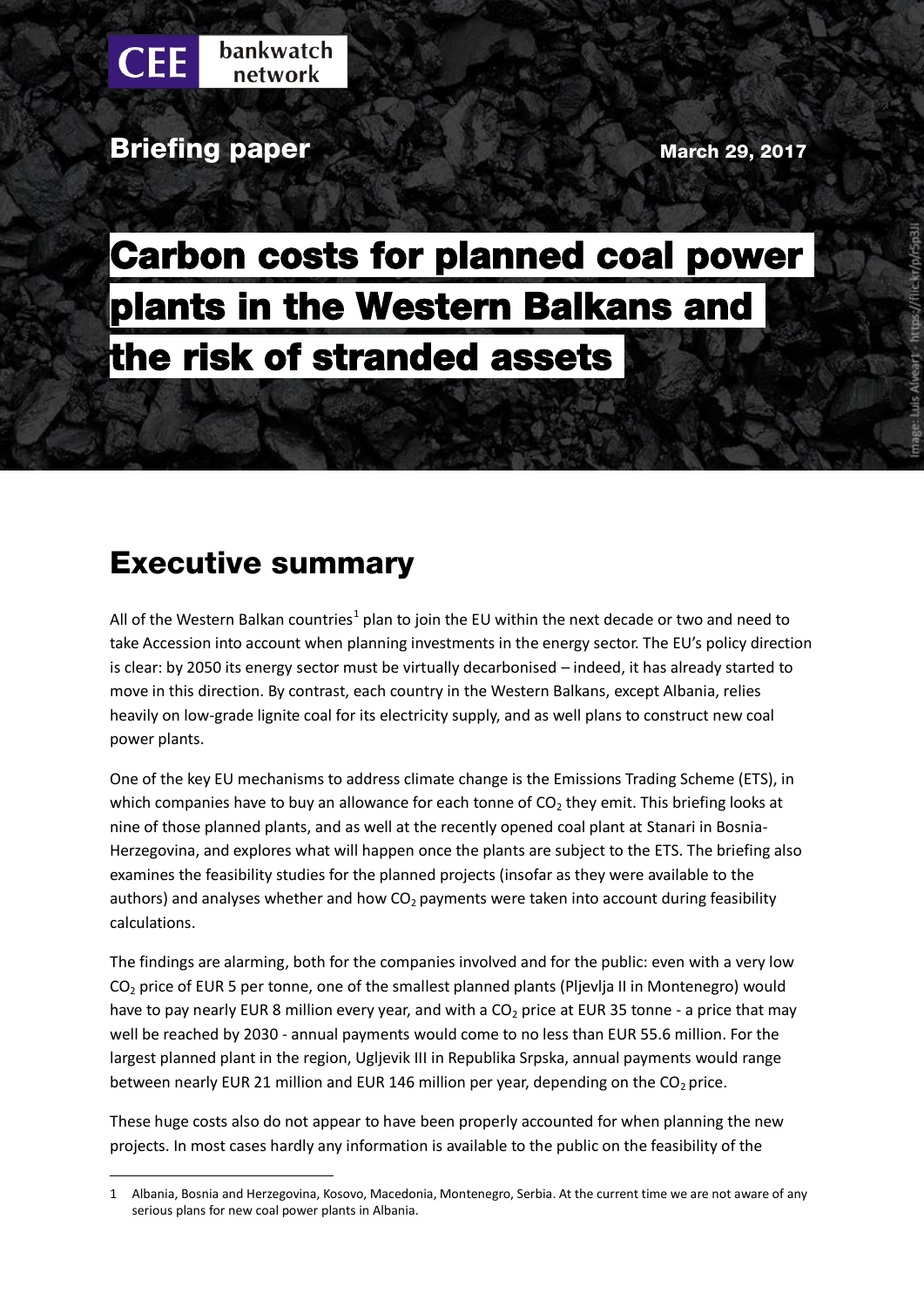planned coal plants, even though most of the companies involved are state-owned. In those few cases where some information on feasibility has been made available (Pljevlja II in Montenegro, Kostolac B3 in Serbia, Gacko II in Bosnia and Herzegovina), CO<sub>2</sub> prices have been taken into account incorrectly. For example, in the case of Kostolac B3 in Serbia, the feasibility study summary states that  $CO<sub>2</sub>$  prices have not been included because it is assumed that the state will pay these – an assumption which is certainly not in line with state aid rules. But in the sensitivity analysis where a  $CO<sub>2</sub>$  price is included, it becomes obvious that even a low  $CO<sub>2</sub>$  price is enough to render the plant uneconomic.

Failure to include  $CO<sub>2</sub>$  prices in feasibility calculations dramatically increases the risks of building coal plants that will be unfeasible to operate and thus risk becoming stranded assets. Since most of the plants are planned by state-owned companies, this is a risk not only for the companies themselves but also for their owners – governments and the public. We therefore make the following recommendations:

- **•** Revise investment assumptions to include  $CO<sub>2</sub>$  payments and review investment decisions.
- Apply shadow carbon pricing in order to assess the likely costs of new capacity.
- Governments need to more closely supervise state-owned utilities' investment decisions.
- Strengthen the climate policy aspect of the Energy Community, starting with key aspects of the Greenhouse gas Monitoring Mechanism Regulation (MMR).
- Prioritise demand-side energy efficiency as the most sustainable long-term way to avoid shocks from prices of either  $CO<sub>2</sub>$  or imported fuels.
- Provide investor certainty beyond 2020 for renewable energy by adopting 2030 targets in the Energy Community and diversify renewable sources to avoid an over-reliance on hydropower.

## Introduction – the planned coal power plants in the Western Balkans

All of the Western Balkan countries plan to join the EU within the next decade or two. While Serbia and Montenegro are the frontrunners and are hoping to join in the early 2020s, all countries need to take EU accession into account when planning investments in the energy sector, as these can have a lifetime of 40 or more years. The EU policy trajectory is clear: it aims for a virtual decarbonisation of the energy sector by 2050.<sup>2</sup> A move away from dependence on fossil fuels will also be crucial for the EU to meet its commitment under the Paris Agreement to reduce greenhouse gas emissions by at least 40 per cent by 2030 compared to 1990 levels.<sup>3</sup>

However all of the Western Balkan countries except Albania rely heavily on low-grade lignite coal for their electricity supply. Their plants are old and polluting, contributing to the health-damaging smog that plagues many cities in the region every winter. Between now and 2023, more than 90 per cent of the plants need investments to bring them in line with the countries' commitments under the Energy

<sup>2</sup> https://ec.europa.eu/clima/policies/strategies/2030\_en

https://ec.europa.eu/clima/policies/international/negotiations/paris\_en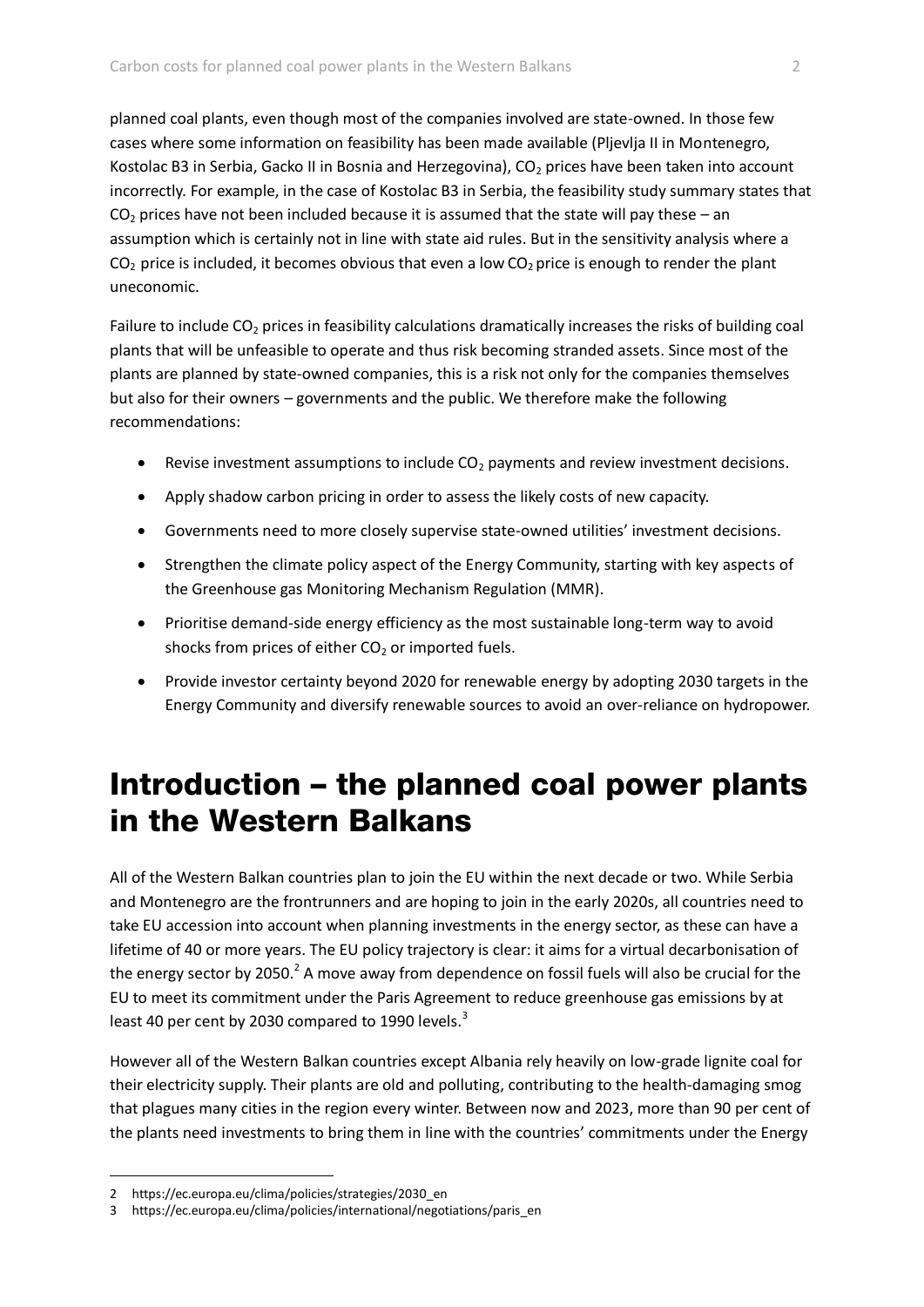Community Treaty.<sup>4</sup> Otherwise, they should be closed. This is an enormous challenge, but if these countries use this opportunity wisely, they could greatly mitigate the impacts of climate change by increasing the efficiency of energy use and the proportion of solar and wind energy in their energy mixes.

However, all of these countries except Albania<sup>5</sup> are planning new coal power plants, and Bosnia and Herzegovina has recently opened a new 300 MW plant at Stanari. Confusion reigns over exactly how many more plants are planned in the region. Numerous potential projects are mentioned by governments and companies, but much fewer have made any tangible progress.

In the table below, the most frequently discussed projects are presented in the left-hand column. These are the projects which have either reached a relatively advanced stage of preparation, with at least some of the permits secured, or which have not progressed as far but which clearly have a huge amount of political support. Examples of the latter are Kosova e Re in Kosovo and Pljevlja II in Montenegro, which do not have financing secured at the time of writing but are top priorities for the respective governments.

In the second column, other planned projects are listed that are at a much earlier stage of planning and whose future is even less certain than the so-called first generation plants. The majority of these are located in Serbia and appear in the national energy strategy<sup>6</sup> as potential candidates for construction, but scant details are available about when they are planned and which ones would be prioritised. Very few details are available publicly about most of these plants, and so they are not analysed further for this reason, except for Gacko II in Republika Srpska, Bosnia-Herzegovina, for which we have had access to the feasibility study.

| 1st generation                                          | <b>MW</b> | 2nd generation       | <b>MW</b> |
|---------------------------------------------------------|-----------|----------------------|-----------|
| Stanari, RS, BIH - in operation<br>since September 2016 | 300       | Kolubara B1, SRB     | 350       |
| Ugljevik III, RS, BiH                                   | 600       | Kolubara B2, SRB     | 350       |
| Banovići, FBiH, BiH                                     | 350       | Stavalj, SRB         | 300       |
| Tuzla 7, FBiH, BiH                                      | 450       | Kovin 1, SRB         | 350       |
| Kakanj 8, FBiH, BiH                                     | 300       | Kovin 2, SRB         | 350       |
| Kosova e Re, KOS                                        | 500       | Nikola Tesla B3, SRB | 750       |
| Pljevlja II, MON                                        | 254       | Gacko II, RS, BiH    | 350       |
| Kostolac B3, SRB                                        | 350       |                      |           |
| Oslomej reconstruction, MK                              | 129.5     |                      |           |

<sup>4</sup> For more details, see: https://www.energy-

community.org/portal/page/portal/ENC\_HOME/AREAS\_OF\_WORK/Obligations/Environment/Acquis\_Large\_Combustion \_Plants

<sup>5</sup> In May 2016 it was reported that Albania and Kosovo are considering building a lignite power plant together, however given the length of time that the Kosova e Re plant is taking to develop, it is unlikely that it would happen very soon. http://www.energetika.net/eu/novice/electricity/albania-and-kosovo-could-construct-joint-tpp

<sup>6</sup> Strategija razvoja energetike Republike Srbije do 2025. godine sa projekcijama do 2030. godine, http://www.srbija.gov.rs/vesti/dokumenti\_sekcija.php?id=45678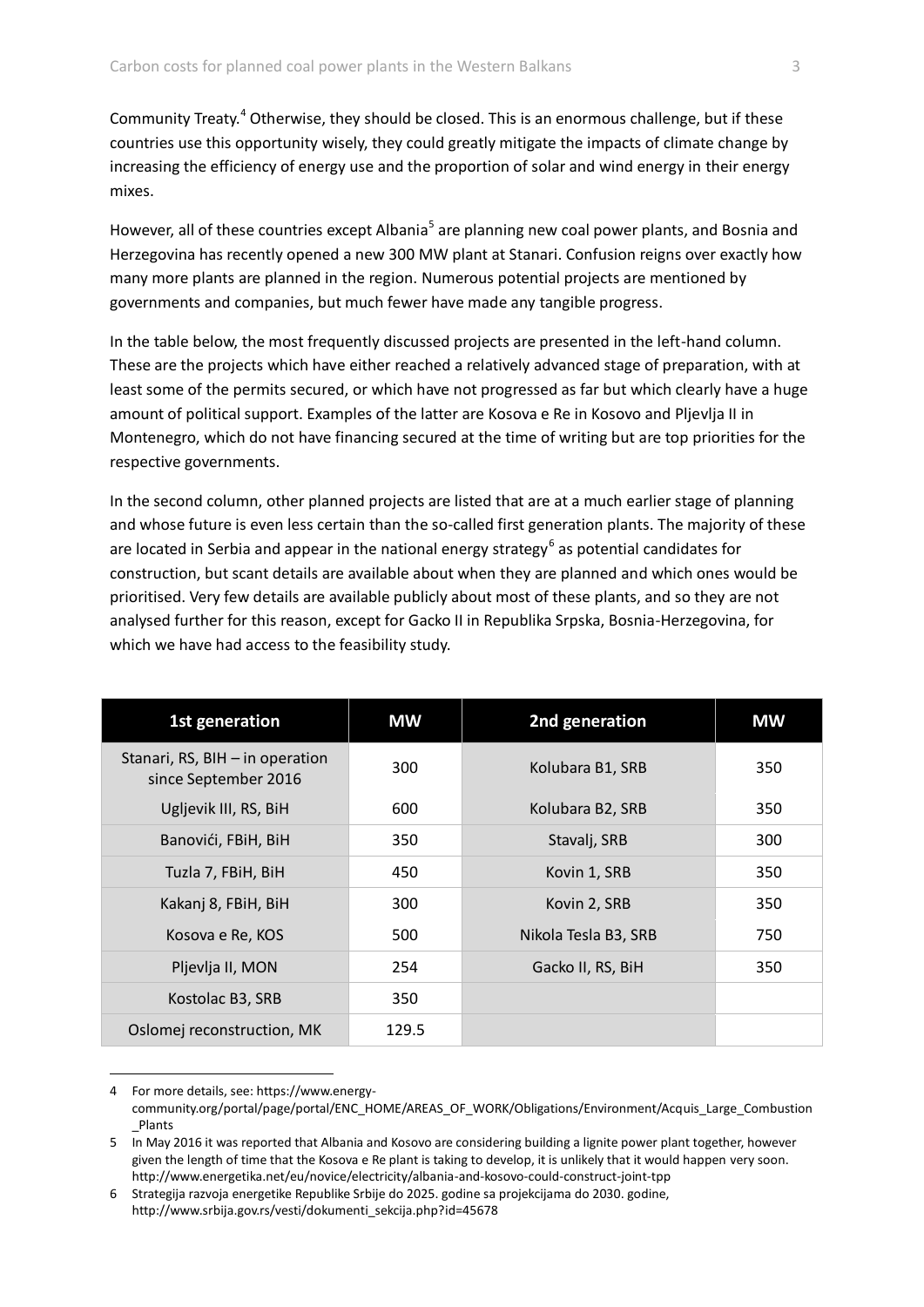While other planned projects sometimes appear in the media, like Bugojno and Kongora in Bosnia and Herzegovina, these do not appear in strategic government documents and cannot be expected to develop any time soon.

## The EU emissions trading scheme (ETS)

Launched in 2005, the EU ETS is a so-called 'cap-and-trade' scheme. It puts a limit on overall greenhouse gas emissions from the installations it covers, which is reduced each year. Within this limit, companies can buy and sell emissions allowances as needed. The EU ETS covers approximately 11 000 power stations and manufacturing plants in the 28 EU Member States plus Iceland, Liechtenstein and Norway, as well as aviation activities in these countries. In total, around 45 per cent of total EU greenhouse gas emissions are regulated by the EU ETS.

An emissions allowance gives the holder the right to emit one tonne of  $CO<sub>2</sub>$ , the main greenhouse gas, or an equivalent amount of nitrous oxide  $(N_2O)$  and perfluorocarbons (PFCs). Allowances can be used only once. Companies have to surrender allowances for every tonne of  $CO<sub>2</sub>$  (or the equivalent amount of  $N_2O$  or PFCs) covered by the ETS that they emitted in the previous year. Fines are imposed if they do not hand in enough allowances to match their emissions. In some sectors a transition is still ongoing, in which some permits are distributed for free. However power generators have had to buy all their allowances since  $2013^{7,8}$ 

The Energy Community Treaty does not yet include legislation governing the ETS, so the Western Balkan countries are not yet part of the scheme. However, all of them are working on laying the foundations for monitoring and reporting greenhouse gas emissions, which is a precondition for the implementation of the ETS.<sup>9</sup> A High Level Reflection Group tasked with evaluating the strengths and weaknesses of the Energy Community and making proposals for its future also recommended in 2014 that the Directive governing the  $ETS^{10}$  be included into the Treaty.<sup>11</sup>

Countries joining the European Union will also have to apply the ETS on accession. For Serbia and Montenegro, this will most likely be significantly earlier than would be the case under the Energy Community Treaty. Montenegrin decision-makers have stated that the country aims to join the EU around  $2021.<sup>12</sup>$ 

As well as direct legal obligations related to the ETS, countries may choose to impose their own measures to de-stimulate carbon-intensive investments, such as carbon taxes, a carbon price floor, or emissions performance standards. They may also adopt domestic renewable energy, energy efficiency

11 https://www.energycommunity.org/portal/page/portal/ENC\_HOME/DOCS/3178024/0633975AD9F97B9CE053C92FA8C06338.PDF

<sup>7</sup> The (controversial) exception is that eight of the Member States which have joined the EU since 2004 - Bulgaria, Cyprus, Czech Republic, Estonia, Hungary, Lithuania, Poland and Romania – are allowed to continue receiving some free allowances for the power sector until 2019 in return for investing at least as much as the value of the free allowances in modernising their power sector. Such practices are not expected to be allowed to continue in the next phase of the ETS, meaning that from 2019, the power sector is expected to pay for all its allowances.

<sup>8</sup> The information in the section above comes from: https://ec.europa.eu/clima/sites/clima/files/factsheet\_ets\_en.pdf

<sup>9</sup> Information presented by national representatives at the 12<sup>th</sup> Meeting of the Environmental Task Force Energy Community Secretariat, 14 September 2016

<sup>10</sup> Directive 2003/87/EC of the European Parliament and of the Council of 13 October 2003 establishing a scheme for greenhouse gas emission allowance trading by the Energy Community.

<sup>12</sup> [https://euobserver.com/enlargement/131626,](https://euobserver.com/enlargement/131626) http://portalanalitika.me/clanak/214378/arhiv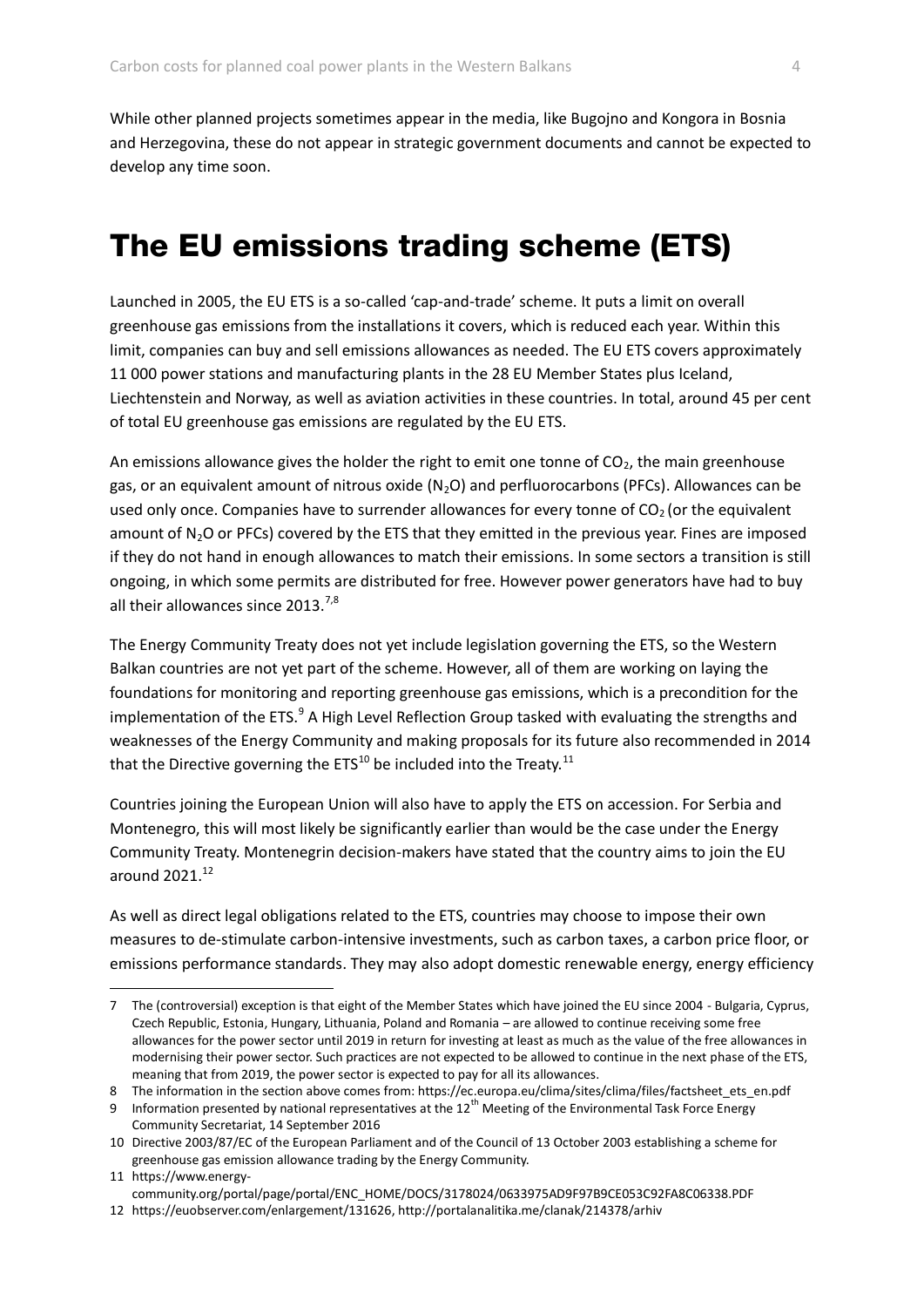or greenhouse gas emissions reductions targets stricter than those required by the EU. For example, Germany aims to cut greenhouse gas emissions by 40 per cent by 2020 and up to 95 per cent by 2050, compared to 1990 levels, $^{13}$  whereas the EU's binding target for 2020 is only a 20 per cent reduction<sup>14</sup>. In 2013 the UK introduced a carbon price floor to ensure that it remains at a high enough level to incentivise investments in renewable energy.<sup>15</sup>

For all of these reasons, it is crucial that countries of the Western Balkans account for the impacts of legislation – current or future – related to climate change when planning investments. Energy sector investments have a lifetime of several decades, so ill-advised decisions made now can make these prohibitively costly in the long run.

In this briefing we highlight the Emissions Trading Scheme as a piece of legislation that clearly has not been given sufficient attention so far by Western Balkan governments when planning investments in the energy sector. However a number of other issues that may render investments either futureproof or stranded assets, such as the Best Available Techniques standards.

The issue of carbon pricing and the ETS was raised in our 2015 briefing with Change Partnership.<sup>16</sup> However since then a number of changes have taken place in the planned coal projects in the region and clear evidence has come to light that the threat from greenhouse gas emissions costs is not being adequately assessed. This briefing therefore aims to provide an update on this situation and raise the alarm that the Western Balkan countries risk making expensive investments into projects that turn out to be stranded assets.

## CO<sup>2</sup> emissions from the new planned coal plants in the Western Balkans

### Stanari, Republika Srpska, Bosnia and Herzegovina

The 300 MW Stanari power plant began commercial operations in September 2016 and annually generates an estimated 2000 GWh. $^{17}$  As no publicly available environmental impact assessment (EIA) was carried out for the newer version of the project (originally planned at 420 MW), no official data on greenhouse gas emissions is available. However EFT, the project sponsor, did publish a paper in 2011 that stated that specific emissions would be 1.01 kgCO<sub>2</sub> per kilo of lignite and that the plant would use 2 315 000 tonnes of lignite per year.<sup>18</sup> This would mean 2 338 150 tonnes of CO<sub>2</sub> per year, a result which is similar to that obtained using the IPPC default emissions factor (see Annex 1).

<sup>13</sup> https://www.cleanenergywire.org/factsheets/germanys-greenhouse-gas-emissions-and-climate-targets

<sup>14</sup> https://ec.europa.eu/clima/policies/strategies/2020\_en

<sup>15</sup> https://www.gov.uk/government/publications/excise-notice-ccl16-a-guide-to-carbon-price-floor/excise-notice-ccl16-aguide-to-carbon-price-floor

<sup>16</sup> Change Partnership and CEE Bankwatch Network: Climate Change: Time for the Energy Community to take action, March 2015, http://bankwatch.org/publications/climate-change-time-energy-community-take-action

<sup>17</sup> http://www.reers.ba/lat/node/929

<sup>18</sup> S. Mirković: Tehničke karakteristike termoelektrane "Stanari" sa posebnim osvrtom na neke specifičnosti, TERMOTEHNIKA, 2011, XXXVII, 1, 65-73, http://termotehnika.vinca.rs/content/files/tehnicke-karakteristiketermoelektrane-stanari-sa-posebnim-osvrtom-na-neke-specificnosti.pdf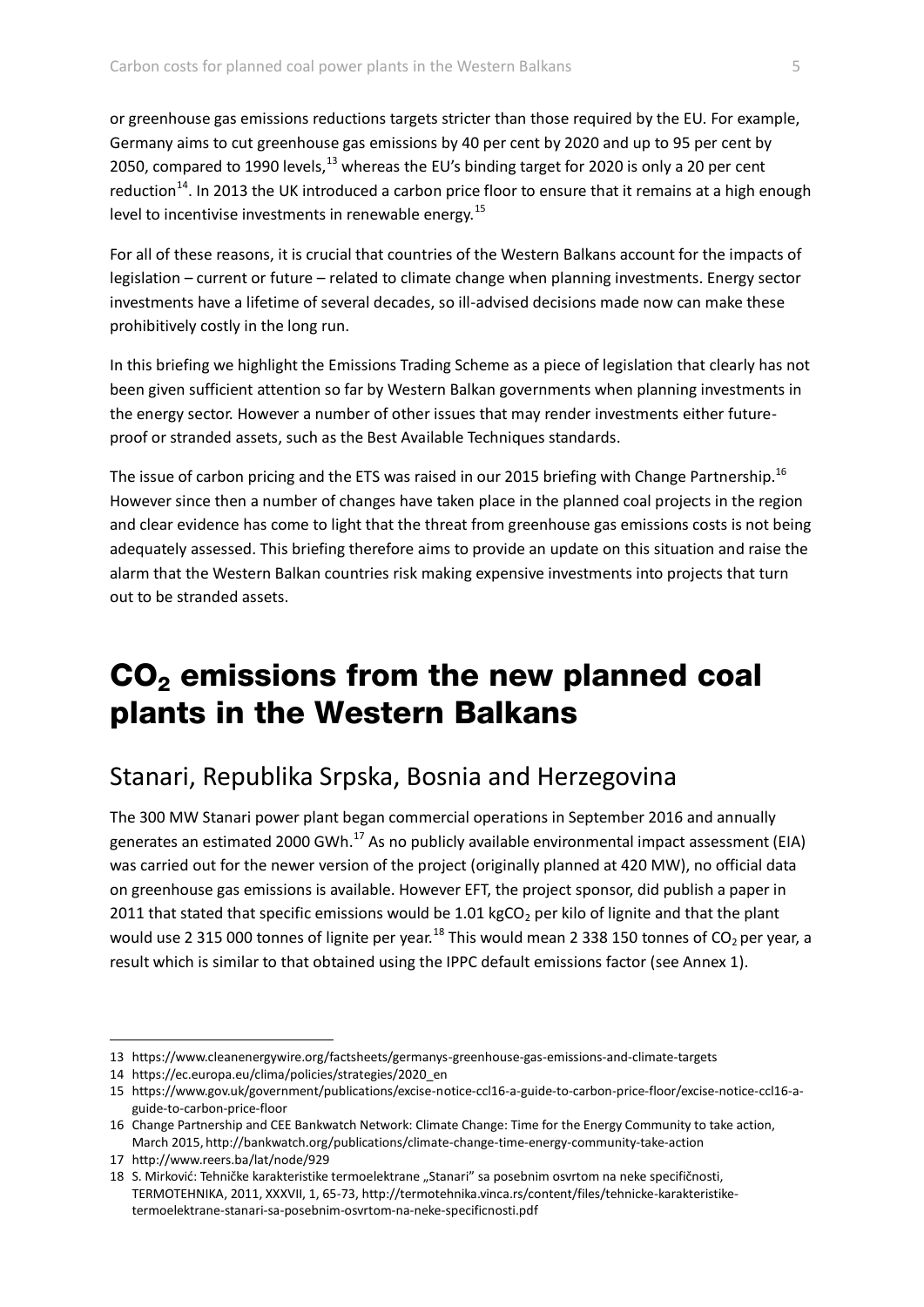The investment was carried out by a private company, EFT, and no economic information is available, so it is not clear whether future  $CO<sub>2</sub>$  costs have been adequately taken into account.

### Ugljevik III, Republika Srpska, Bosnia and Herzegovina

The 2x300 MW Ugljevik III plant would generate around 4380 GWh annually.<sup>19</sup> Its EIA<sup>20</sup> did not contain information on greenhouse gas emissions from the plant itself, but calculations using the IPPC standard emissions factor suggest 4.18 million tonnes of  $CO<sub>2</sub>$  annually (see Annex 1).

The project would be undertaken by a private company, Comsar Energy, and no economic information is available about it. It is therefore not clear whether future  $CO<sub>2</sub>$  costs have been adequately taken into account.

### Gacko II, Republika Srpska, Bosnia and Herzegovina

The 350 MW Gacko II plant is at an early stage of planning, with no contractor chosen, no environmental permitting process carried out and no financing secured. Its feasibility study states that it would produce 316 tonnes of  $CO<sub>2</sub>$  per hour and work 7304 hours per year,<sup>21</sup> equalling 2 308 064 tonnes of  $CO_2$  annually.<sup>22</sup> The feasibility study does state that it includes a carbon price, but only of EUR 5 per tonne. However in the actual calculation tables for each year, there is a line for  $CO<sub>2</sub>$ included but a value of 0 for each year.<sup>23</sup> This means that an important element of future costs has been left out of the feasibility calculations.

### Banovići, Federation of Bosnia and Herzegovina

Confusion surrounds the data on the planned Banovići lignite power plant near Tuzla. Originally the plant was designed with a capacity of 300 MW, generating 1706 GWh annually<sup>24</sup>. However it was later changed to a 350 MW plant. The amended EIA, however, still stated 1706 GWh as the annual generation capacity<sup>25</sup>. More realistic seems to be the data provided to the Independent System Operator by the project company, RMU Banovići, which states that the plant would generate around 2200 GWh annually.<sup>26</sup>

The 2015 version of the plant's EIA states that it would emit 1.59 million tonnes of  $CO_2$  per year.<sup>27</sup> However it also says the same for a 300 MW plant in the original 2012 EIA<sup>28</sup>, raising suspicions that

<sup>19</sup> http://www.nosbih.ba/files/dokumenti/Indikativan%20plan%20razvoja/2016/IPRP%202017-2026%20-%20Prijedlog.pdf

<sup>20</sup> Studija uticaja na životnu sredinu za nove blokove termoelektrane Ugljevik 3, Konačna verzija, May 2013.

<sup>21</sup> Instituta za građevinarstvo "IG" d.o.o., Banja Luka, Poslovni centar Trebinje, Studija ekonomske opravdanosti sa elementima zaštite životne sredine za izgradnju i korišćenje "Termoelektrane Gacko II" snage 350 MW na području Opštine Gacko, February 2016, p. 424 and 426

<sup>22</sup> This is a slightly higher value than gained through the IPPC methodology using calorific value of the fuel, which comes out at 2 133 219 tonnes per year.

<sup>23</sup> Instituta za građevinarstvo "IG" d.o.o., Banja Luka, Poslovni centar Trebinje, Studija ekonomske opravdanosti sa elementima zaštite životne sredine za izgradnju i korišćenje "Termoelektrane Gacko II" snage 350 MW na području Opštine Gacko, February 2016, p.424-455

<sup>24</sup> Rudarski institut d.d. Tuzla: Studija o uticaju na okoliš TE "Banovići", May 2012, Section 1, p.30

<sup>25</sup> Rudarski institut d.d. Tuzla: Izmjene i dopune studije o uticaju na okoliš za TE "Banovići", Tuzla, May 2015, Section 1, p.31.

<sup>26</sup> http://www.nosbih.ba/files/dokumenti/Indikativan%20plan%20razvoja/2016/IPRP%202017-2026%20-%20Prijedlog.pdf

<sup>27</sup> Rudarski institut d.d. Tuzla: Izmjene i dopune studije o uticaju na okoliš za TE "Banovići", Tuzla, May 2015, Section 6, p.281.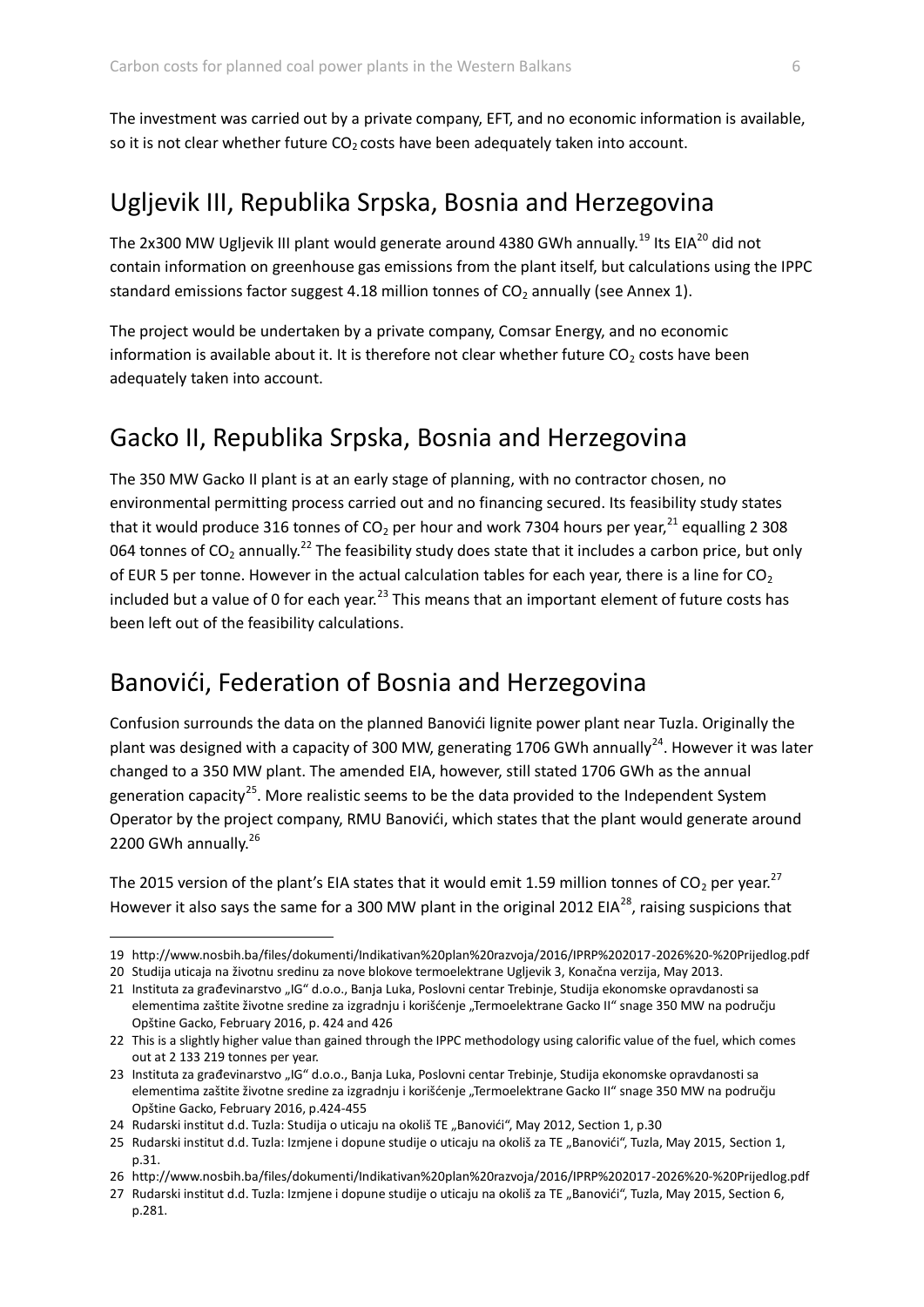this cannot be correct. Multiplying the claimed specific emissions  $-817$  kg/MWh<sup>29</sup> – by 2 200 000 MWh per year, comes out as 1 797 400 tonnes per year.<sup>30</sup> Using the IPPC default emissions factor results in annual  $CO<sub>2</sub>$  emissions of just over 2 million tonnes per year (see Annex 1).

Even though RMU Banovići, the project promoter, is a predominantly publicly-owned company, and the loan for the project is expected to receive a guarantee from the Federation of BIH government, there is a dearth of information available about the project, particularly about its economic aspects. It is therefore unclear whether future  $CO<sub>2</sub>$  costs have been taken into account during the project development and what impact changes in this field would have on the project's feasibility, or lack thereof. $31$ 

### Tuzla 7, Federation of Bosnia and Herzegovina

Like Banovići, Tuzla 7 has been through two processes of obtaining an environmental permit. The second, for which a permit was issued in July 2016, was necessary after the first one expired in late 2015.

The non-technical summary of the December 2015 EIA states that specific emissions would be 0.918 kg CO<sub>2</sub>/kWh, resulting in 2 308 000 tonnes of CO<sub>2</sub> per year<sup>32</sup>. The full version of the EIA from 2009<sup>33</sup> states a slightly higher figure of 2 378 220 of  $CO_2$ .<sup>34</sup> Calculations using the IPPC default emissions factor come up with yet another figure – approximately 2 454 300 million tonnes of  $CO_2$  per year, based on the use of 2.7 million tonnes of coal per year.<sup>3536</sup>

In 2014 a document was published about Tuzla 7 that contained at least some data about the project's economics, albeit limited.<sup>37</sup> It showed that the project's economics were shaky,  $38$  and the project later underwent renegotiation to lower the price of the engineering and construction contract to EUR 722 million. However since then no information has been published about the revised

29 These are also identical in both EIAs.

 $\overline{a}$ 

32 Dokumentacija uz zahtjev za okolinsku dozvolu, blok 7 u TE Tuzla, Netehnički rezime, December 2015, [http://www.fmoit.gov.ba/userfiles/file/2015/Netehnicki%20rezime\\_Blok%207.pdf,](http://7.pdf/) p.6

<sup>28</sup> Rudarski institut d.d. Tuzla: Studija o uticaju na okoliš TE "Banovići", May 2012, Section 5, p.272

<sup>30</sup> Interestingly, if one multiplies 817 kg/MWh by 1 706 000 MWh annually, the result is not 1.59 million tonnes of CO<sub>2</sub> in this case either, but 1.39 million tonnes.

<sup>31</sup> Some well-informed observers have claimed that the project is unlikely to be feasible. For more details see: http://bankwatch.org/our-work/projects/banovici-lignite-power-plant-bosnia-and-herzegovina

<sup>33</sup> The environmental permit expired in November 2015 and a new request was only submitted in December 2015. However instead of revising the full EIA and undergoing a new process, only the non-technical summary was revised and published for public consultation. The rest of the documentation, which the NGO Ekotim obtained from the Federal Ministry of Environment and Tourism on request, was the same as that published in 2009, in spite of the significant legislative, economic and technical changes which have taken place in the energy sector since then. The process, as well as the content of the environmental permit issued in July 2016, is currently being challenged in a court case at the Sarajevo Cantonal Court.

<sup>34</sup> Rudarski institut d.d. Tuzla: Studija o utjecaju na okoliš bloka 7 u TE TUZLA, November 2009, p.18

<sup>35</sup> This figure is higher than the one cited in the 2009 environmental impact assessment but as it comes from EPBIH's longterm development plan, published in May 2014, it is more up to date.

<sup>36</sup> Elektroprivreda BIH: Dugoročni plan razvoja Elektroprivrede BiH do 2030. sa Strategijskim planom, May 2014, p. 142 and 253.

<sup>37</sup> Elektroprivreda BIH: Informacija o aktivnostima na izboru projektnog partnera za zajedničko ulaganje u projekat izgradnje bloka 7 u TE Tuzla, Treća faza tenderskog procesa, May 2014, [https://predstavnickidom](https://predstavnickidom-pfbih.gov.ba/upload/file/sjednice/31_sjednica/28.pdf)[pfbih.gov.ba/upload/file/sjednice/31\\_sjednica/28.pdf.](https://predstavnickidom-pfbih.gov.ba/upload/file/sjednice/31_sjednica/28.pdf)

<sup>38</sup> Vladimir Cvijanović, Critical analysis of the project for the construction of Tuzla thermal power plant unit 7, December 2014, http://bankwatch.org/sites/default/files/critical-analysis-economics-Tuzla7-16Dec2014.pdf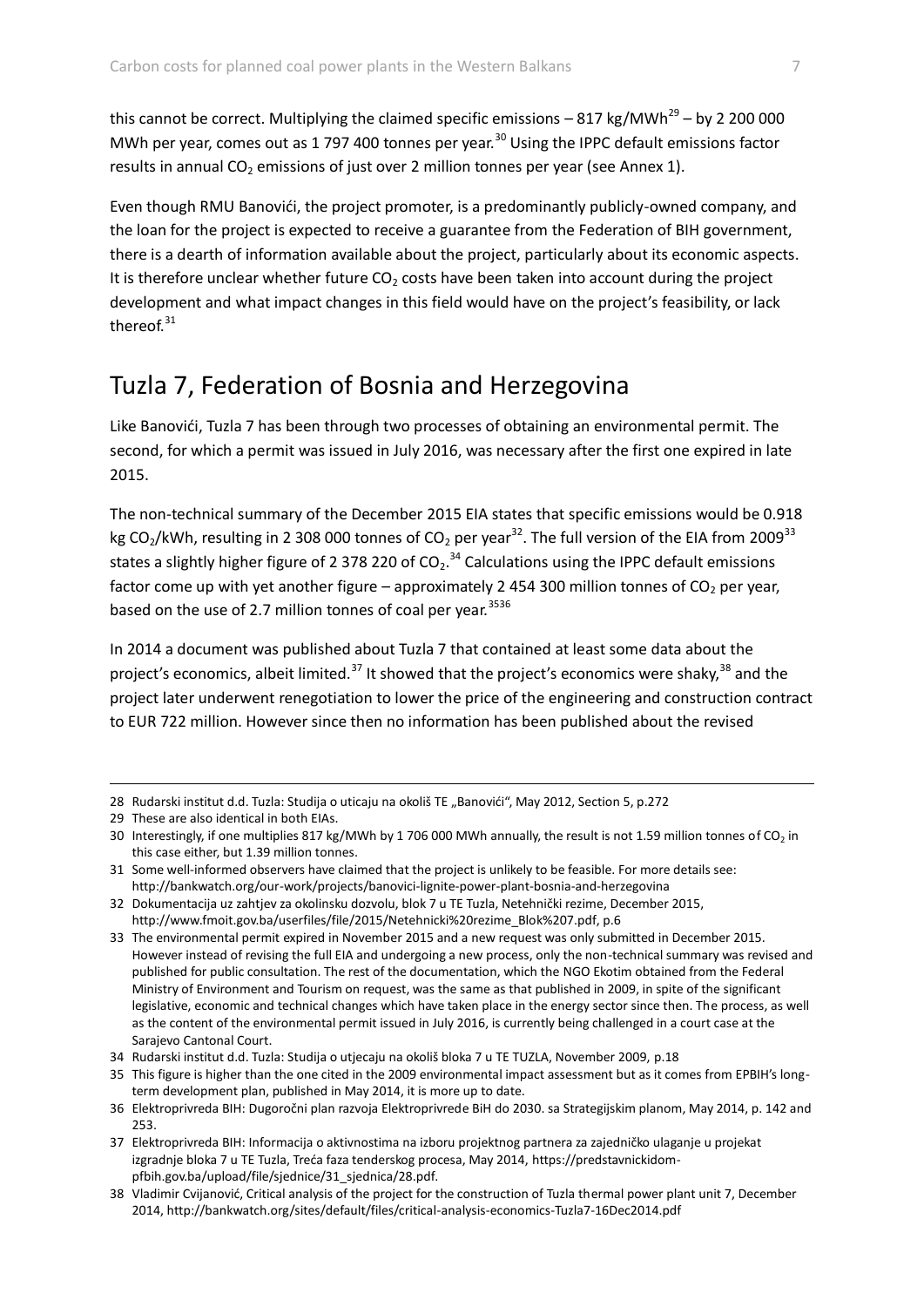economics of the project, and there is no sign of whether potential future  $CO<sub>2</sub>$  costs have been taken into account or not.

### Kakanj 8, Federation of Bosnia and Herzegovina

Kakanj 8 would have a capacity of 300 MW and generate 1820 GWh per year over 7000 hours of operation, according to project sponsor Elektroprivreda BiH.<sup>39</sup> The plant's original environmental permit has expired, and no new EIA has been published. However based on EPBIH's long-term development plan, annual  $CO<sub>2</sub>$  emissions would be around 1.8 million tonnes using the IPPC default emissions factor. No feasibility study or other economic information has been published regarding the plant, so it is unclear whether future  $CO<sub>2</sub>$  costs are being taken into account in the planning.

#### Kosova e Re, Kosovo

 $\overline{a}$ 

There has been no visible progress with the project for more than a year. The last major development that was disclosed to the public was a change of capacity from 2x300 MW units to 1x500 MW unit. No environmental documents have been disclosed for the new version of the project. However the scoping document released in late 2014 for the 600 MW version, which is expected to generate 4500 GWh annually, stated that:

*"Under the assumption of 7500 operating hours a year and 23.6% carbon content in the coal, annual CO<sup>2</sup> emissions from KRPP will be about 4,600,000 t/year, and total equivalent emissions of GHG from the coal mine and KRPP will be about 5,000,000 t/year."* 

It also says that the effect of different  $CO<sub>2</sub>$  pricing on the selection of project alternatives will be examined.<sup>40</sup> However without seeing any calculations or receiving assurances that the CO<sub>2</sub> pricing is taken into account on any final decisions about the project, it is impossible to comment further.

## Oslomej replacement, Macedonia

The Oslomej power plant currently consists of one 125 MW unit. It is planned to be replaced with a 129.5 MW unit using imported bituminous coal with a calorific value of around 26 MJ/kg, which would generate around 800 GWh per year.<sup>41</sup> Coal use data from the EIA suggests that  $CO<sub>2</sub>$  emissions would be around 919 000 tonnes per year. Little economic information is available regarding the project, and it is unclear whether future  $CO<sub>2</sub>$  costs have been taken into account or not during project development.

<sup>39</sup> Elektroprivreda BIH: Dugoročni plan razvoja Elektroprivrede BiH do 2030. sa Strategijskim planom, May 2014, p. 142 and 254.

<sup>40</sup> Orion 3E et al: Kosovo power project: Scoping Study (ESSS) Rev. 2, undated: http://mmphrks.org/repository/docs/kpp\_final\_comments\_WB\_eng\_713082.pdf

<sup>41</sup> Република Македонија Универзитет Св. Кирил и Методиј во Скопје Машински Факултет‐Скопје. Студија за оцена на влијанието врз животната средина и социо‐економски аспекти (ESIA) на проектот за модернизација на ТЕЦ Осломеј, Осломеј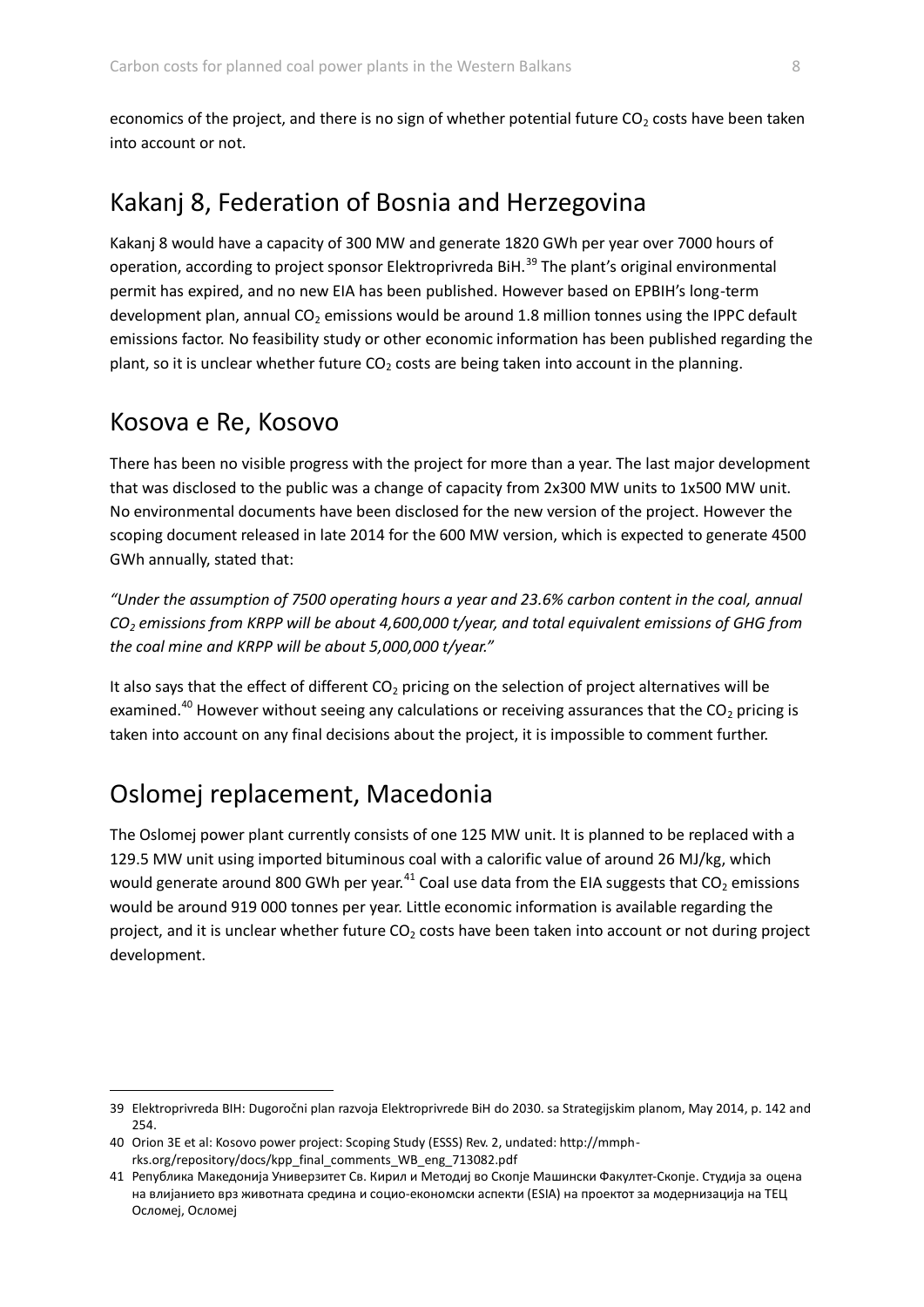### Pljevlja II, Montenegro

 $\overline{a}$ 

The 254 MW Pljevlja II plant planned in northern Montenegro is currently subject to an EIA process, however the first version, published in October 2016, contained no information on  $CO<sub>2</sub>$  emissions from the plant. However, more information is available in a government document based on the feasibility study from July 2016.<sup>42</sup>

The  $CO<sub>2</sub>$  price is predicted to rise as shown in the table below. Estimates were first carried out by the consultancy Poyry and then later used by Deloitte to work out the feasibility of the plant. However in the medium scenario that is used for the calculations, Deloitte for unclear reasons reduced the  $CO<sub>2</sub>$ price by 10 per cent along with the wholesale electricity price<sup>43</sup>. This makes sense for the electricity price, in order to make a more conservative calculation, but reducing the  $CO<sub>2</sub>$  price produces the opposite effect, bending the calculation towards profitability. Moreover, in the medium scenario, it is assumed that  $CO<sub>2</sub>$  payments would not start until the beginning of 2026<sup>44</sup>, and even then only 13 per cent of the costs would be paid, with a phase-in to 100 per cent in 2031.<sup>45</sup>

The assumption that  $CO<sub>2</sub>$  payments can be phased in gradually after 2026 is risky, as it has neither been approved by the European Commission nor stated as a negotiating position in Montenegro's national Chapter 27 negotiation strategy.<sup>46</sup> Croatia, the most recent country to join the EU, had to participate in the Emissions Trading Scheme immediately upon accession, and there is no reason why Montenegro would be any different. Montenegrin decision-makers have in recent years cited 2021 as its target date for accession, so this should be assumed as the starting date of its ETS participation, not 2026. However the Montenegrin government, in its conclusions adopted on the Deloitte study on 11 July 2016, requested the Ministry of Sustainable Development and Tourism to negotiate with the Commission a maximum possible delay of ETS implementation after joining the EU.<sup>47</sup>

The amount of payments foreseen for each year for Pljevlja II are published in the Deloitte study, but with the random 10 per cent cut and inflation included, they are not comparable to other figures in this briefing. Therefore we have recalculated in the table below what the Pljevlja II plant would have to pay according to Poyry's projections for  $CO<sub>2</sub>$  costs, both if it pays 100 per cent of costs and if it somehow managed to negotiate a delay in payments as planned.

<sup>42</sup> Elektroprivreda Crne Gore AD: Završni izvještaj o aktivnosti na a izgradnji II bloka TE Pljevlja, 05.07.2016 [http://www.gov.me/sjednice\\_vlade/165,](http://www.gov.me/sjednice_vlade/165) first document

<sup>43</sup> Deloitte: Projekat Everest: Studija izvodljivosti za izgradnju TE Pljevlja II, [http://www.gov.me/sjednice\\_vlade/165,](http://www.gov.me/sjednice_vlade/165) first document, p.11

<sup>44</sup> Deloitte: Projekat Everest: Studija izvodljivosti za izgradnju TE Pljevlja II, [http://www.gov.me/sjednice\\_vlade/165,](http://www.gov.me/sjednice_vlade/165) first document, p.11

<sup>45</sup> Deloitte: Projekat Everest: Studija izvodljivosti za izgradnju TE Pljevlja II[, http://www.gov.me/sjednice\\_vlade/165,](http://www.gov.me/sjednice_vlade/165) first document, p.55

<sup>46</sup> Montenegro Ministry of Sustainable Development and Tourism: National strategy with action plan for transposition implementation and enforcement of the EU acquis on environment and climate change 2016-2020, July 2016

<sup>47</sup> Izvještaj o aktivnostima na izgradnji II bloka TE Pljevlja sa Studijom izvodljivosti za izgradnju TE Pljevlja II - Zaključci, [http://www.gov.me/sjednice\\_vlade/165,](http://www.gov.me/sjednice_vlade/165) 11 July 2016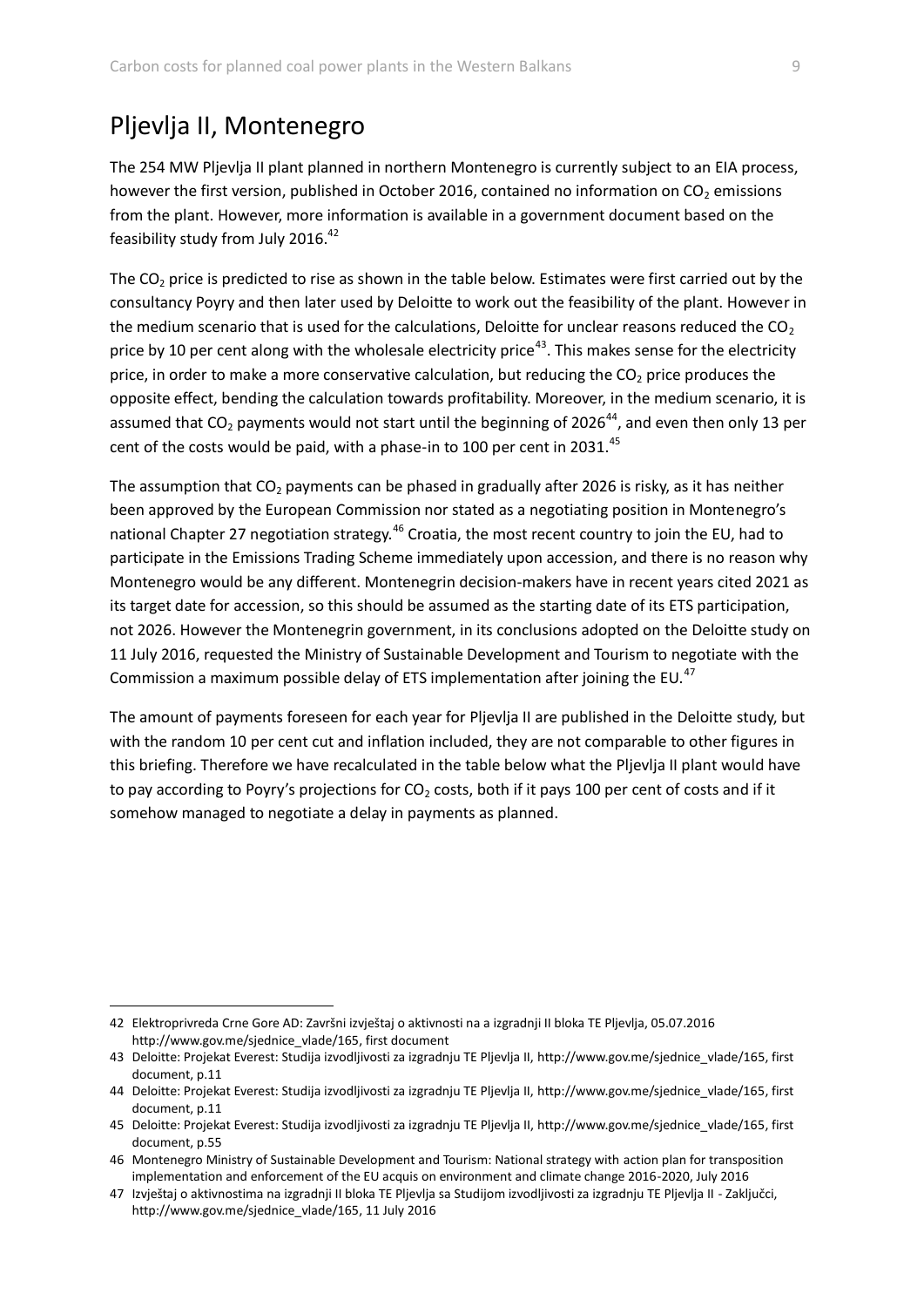| Year | CO <sub>2</sub><br>emissions | CO <sub>2</sub> price<br>(Poyry<br>projections) | 100%<br>payments | <b>Deloitte/EPCG</b><br>forecast % of ETS<br>payment (%) | Deloitte/EP<br><b>CG forecast</b><br>payment |
|------|------------------------------|-------------------------------------------------|------------------|----------------------------------------------------------|----------------------------------------------|
| 2021 | 873 921                      | 21.8                                            | 19 051 478       | $\mathbf 0$                                              | $\mathbf 0$                                  |
| 2022 | 1472831                      | 24                                              | 35 347 944       | $\pmb{0}$                                                | $\mathbf 0$                                  |
| 2023 | 1500099                      | 26.6                                            | 39 902 633       | 0                                                        | $\mathbf 0$                                  |
| 2024 | 1576816                      | 29.4                                            | 46 358 390       | $\mathbf 0$                                              | $\mathbf 0$                                  |
| 2025 | 1572123                      | 32.2                                            | 50 622 361       | 13                                                       | 6 580 907                                    |
| 2026 | 1431336                      | 34.7                                            | 49 667 359       | 30                                                       | 14 900 208                                   |
| 2027 | 1572123                      | 36.6                                            | 57 539 702       | 48                                                       | 27 619 057                                   |
| 2028 | 1576816                      | 37.9                                            | 59 761 326       | 65                                                       | 38 844 862                                   |
| 2029 | 1572123                      | 39.2                                            | 61 627 222       | 83                                                       | 51 150 594                                   |
| 2030 | 1572123                      | 40.6                                            | 63 828 194       | 100                                                      | 63 828 194                                   |
| 2031 | 1431336                      | 42                                              | 60 116 112       | 100                                                      | 60 116 112                                   |
| 2032 | 1576816                      | 43.5                                            | 68 591 496       | 100                                                      | 68 591 496                                   |
| 2033 | 1572123                      | 45                                              | 70 745 535       | 100                                                      | 70 745 535                                   |
| 2034 | 1572123                      | 46.5                                            | 73 103 720       | 100                                                      | 73 103 720                                   |
| 2035 | 1572123                      | 48.2                                            | 75 776 329       | 100                                                      | 75 776 329                                   |
| 2036 | 1576816                      | 49.8                                            | 78 525 437       | 100                                                      | 78 525 437                                   |
| 2037 | 1572123                      | 51.6                                            | 81 121 547       | 100                                                      | 81 121 547                                   |
| 2038 | 1572123                      | 53.3                                            | 83 794 156       | 100                                                      | 83 794 156                                   |
| 2039 | 1525194                      | 55.1                                            | 84 038 189       | 100                                                      | 84 038 189                                   |
| 2040 | 1436029                      | 57.1                                            | 81 997 256       | 100                                                      | 81 997 256                                   |

From the table it is visible that instead of paying EUR 483.7 million between 2021 and 2030, EPCG expects it can get away with paying EUR 202.9 million. This discounted figure is realistic only in the unlikely scenario that  $CO<sub>2</sub>$  prices average below EUR 13 per tonne for the period 2021-2030.

## Kostolac B3, Serbia

 $\overline{a}$ 

The planned 350 MW unit Kostolac B3 in northeast Serbia has been subject to one EIA process, but the decision to approve it expired in December 2015. The project is now undergoing a new process. The scoping document states that the plant will have a  $CO<sub>2</sub>$  intensity of 0.88 t/MWh, or about 307 tonnes per hour<sup>48</sup>. Its generation levels are due to vary over time, with 2765 GWh per year in the first

<sup>48</sup> Elektroprivreda Srbije: Sadržina zahteva za određivanje obima i sadržaja studije o proceni uticaja na životnu sredinu za projekat izgradnje bloka B3 na lokaciji TE Kostolac B, undated page.32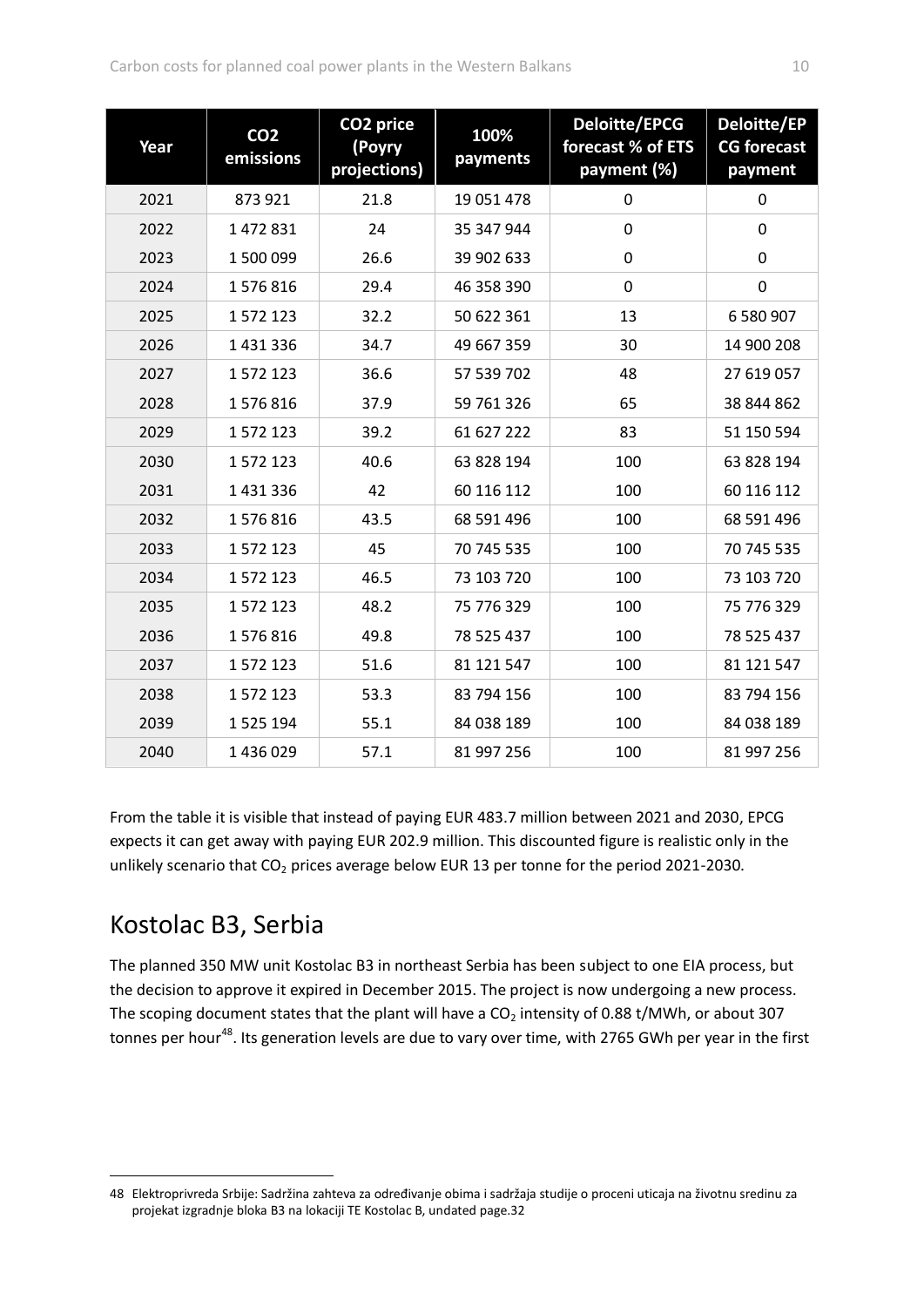ten years, then 2520 during the next ten, and 2275 GWh for the last five years.<sup>49</sup> This means emissions would be:

| Year      | <b>Hours of operation</b><br>annually | <b>Generation (GWh)</b> | $CO2$ emissions<br>(tonnes per year) |
|-----------|---------------------------------------|-------------------------|--------------------------------------|
| 2020-2029 | 7900                                  | 2765                    | 2433200                              |
| 2030-2039 | 7200                                  | 2520                    | 2217600                              |
| 2040-2044 | 6500                                  | 2275                    | 2002000                              |

The project feasibility study<sup>50</sup> shows coal consumption of 317 tonnes per hour and an average of 7340 hours operation per year based on the above. Using the IPPC default emissions factor, this makes 2 203 262 tonnes per year on average.

However the feasibility study then goes on to discard  $CO<sub>2</sub>$  costs in the basic scenario. It states that: *"The costs of purchasing the rights to CO<sup>2</sup> emissions are not included in the costs in the basic variant of the calculation, as it is assumed that the state will take on any potential obligations to pay these*  costs. The financial impacts of the aforementioned costs are processed in the framework of the *sensitivity analysis, where the fee for buying CO<sup>2</sup> emissions rights is calculated for two variants: at a price of 6.55 USD/t and at a price of 13.10 USD/t"<sup>51</sup>*

The assumption that the state will cover this cost is astonishing, and there is almost no chance that it would be allowed within the EU ETS, as it would distort competition on the electricity market.

The second alarming issue is that the variants calculated in the sensitivity analysis both include only very low  $CO_2$  prices. If we take the conversion rate used in the study,<sup>52</sup> the price ranges between EUR 5.79 and 11.5 per tonne. As we shall see, these prices may be surpassed within the next few years before Kostolac B3 could even be built.

Later in the sensitivity analysis it turns out that no matter what  $CO<sub>2</sub>$  price is used, even a price of EUR 5.79 per tonne renders the Kostolac B3 investment unfeasible, with a net present value of USD - 59.19, if all other factors such as electricity price<sup>53</sup>, coal price<sup>54</sup> and investment costs<sup>55</sup> stay the same

<sup>49</sup> Energoprojekt Entel a.d.: JP "Elektroprivreda Srbije" TE "Kostolac" B Studija opravdanosti sa idejnim projektom izgradnje bloka B3 snage 350 MW na lokaciji TE Kostolac B skraćeni prikaz projektne dokumentacije, aktuelizovana verzija, December 2015, p.84-85

<sup>50</sup> Energoprojekt Entel a.d.: JP "ELEKTROPRIVREDA SRBIJE" TE "KOSTOLAC" B Studija opravdanosti sa idejnim projektom izgradnje bloka B3 snage 350 MW na lokaciji TE Kostolac B skraćeni prikaz projektne dokumentacije, aktuelizovana verzija, December 2015

<sup>51</sup> p.85 Original: Troškovi kupovine prava na emisiju CO2 nisu uključeni u troškove u osnovnoj varijanti proračuna, jer je pretpostavljeno da će država da preuzme eventualnu obavezu plaćanja ovih troškova. Finansijski efekti pomenutih troškova obrađeni su u okviru analize osetljivosti, gde je naknada za kupovinu prava na emisiju CO2 računata u dve varijante: po ceni od 6,55 USD/t i po ceni od 13,10 USD/t.

<sup>52</sup> 1 EUR = 1.31 USD given on p.82 of the documentation summary

<sup>53</sup> Assumed at 60.65 USD/MWh, or 53.67 EUR according to the 1:1.31 exchange rate given on p.82 of the document (p.84)

<sup>54</sup> Assumed at 17.56 USD/t or 15.5 EUR/t according to the 1:1.31 exchange rate given on p.82 of the document (p.85)

<sup>55</sup> Assumed at: 726 297 000 USD or 642.7 million EUR according to the 1:1.31 exchange rate given on p.82 of the document (p.82)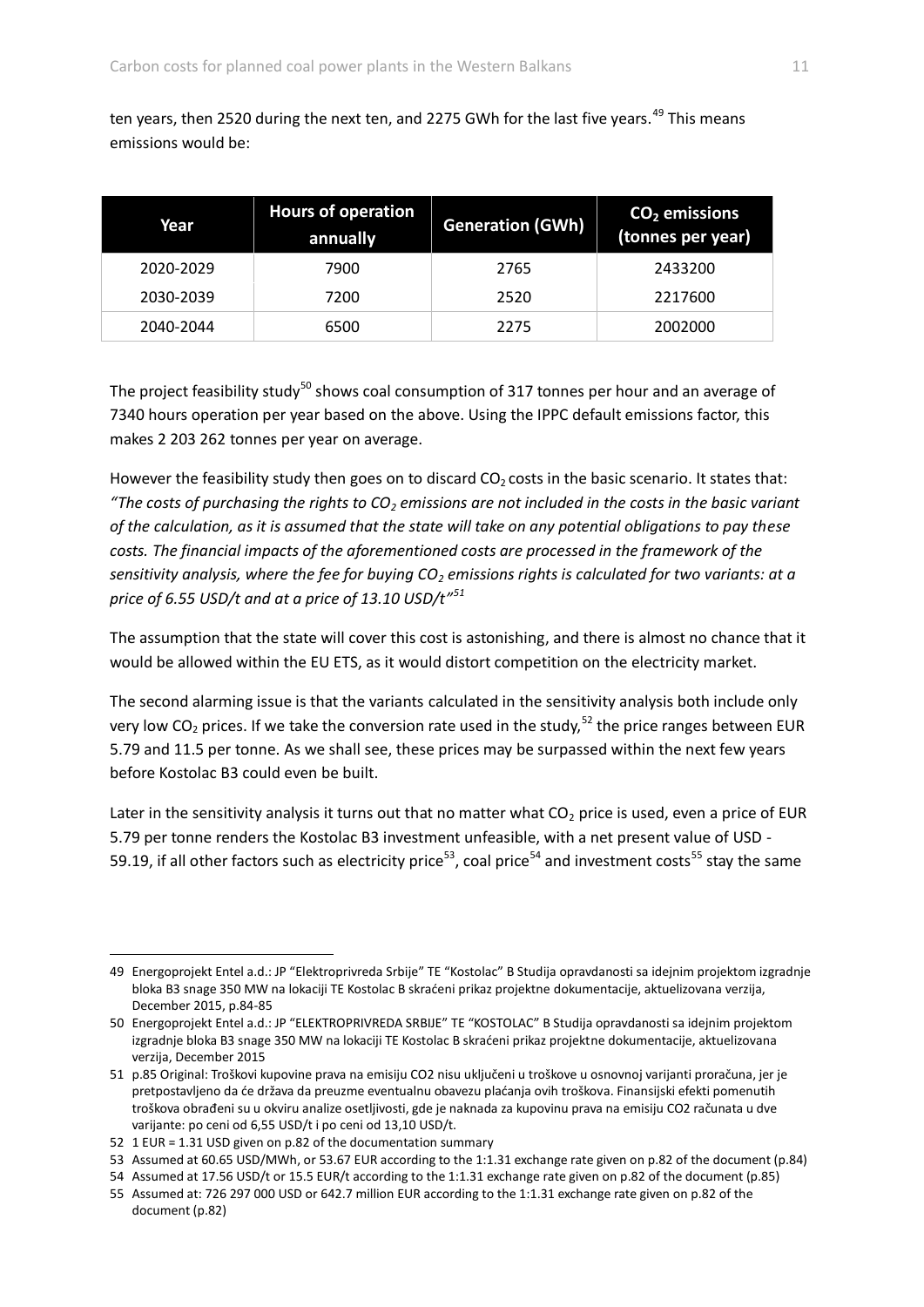as in the basic variant.<sup>56</sup> If the electricity sale price is 10 per cent higher than projected, but the CO<sub>2</sub> price is USD 13.10 USD per tonne, the result is similar. Though if the electricity sales price is 20 per cent higher, the investment recovers its profitability.

This seems like a very big "if", both in terms of the electricity price and the carbon price, which as we will see below, is expected to be much higher in the future. The electricity price in the feasibility study is expected to be USD 60.65/MWh, or according to the exchange rate in the document, EUR 53.67/MWh.

Electricity prices in the Western Balkans were temporarily high in early 2017 as a result of the cold winter and the failure to implement sufficient energy efficiency measures. But prior to December 2016, spot prices on the Serbian electricity exchange had exceeded EUR 50/MWh only a few times per year,<sup>57</sup> making it hard to rely on this as an average price for the coming years, let alone a price 20 percent higher.

## Future greenhouse gas prices in the EU ETS and implications for the planned coal plants in the Western Balkans

At the time of writing, ETS emissions allowances cost around 5 EUR per tonne.<sup>58</sup> Trying to predict future prices is a tricky business, as it largely depends on the success of ETS reform policies that have not yet been finalised, and also on external factors like the EU's economic situation and events such as Brexit. In 2015 the European Commission produced an impact assessment for its ETS reform proposal, with an assumption that in phase 4 of the ETS (2021-2030), CO<sub>2</sub> prices would average EUR 25 per tonne, with sensitivity analyses for EUR 10 and EUR 40 per tonne.<sup>59</sup> Thomson Reuters has suggested that the  $CO_2$  price may be nearer to EUR 15 per tonne in 2025,<sup>60</sup> while Poyry in its assessment for Pljevlja II expected an average  $CO<sub>2</sub>$  price of EUR 32.2 between 2021 and 2030. Other estimates made in early March 2017 suggest a  $CO<sub>2</sub>$  price of EUR 15 per tonne in the early 2020s.<sup>61</sup> The table below accounts for these different estimations, so we calculate  $CO<sub>2</sub>$  costs for the planned plants in scenarios in which the average  $CO<sub>2</sub>$  price is 5, 15, 25 and 35 EUR per year for 2021 to 2030.

As we have seen above,  $CO<sub>2</sub>$  costs may have been left out of the feasibility studies for most of the planned power plants, but the case of Kostolac B3 shows that even a low  $CO<sub>2</sub>$  price can make the difference between a profitable and a loss-making project.

 $\overline{a}$ 

https://ec.europa.eu/clima/sites/clima/files/ets/revision/docs/impact\_assessment\_en.pdf

<sup>56</sup> p.89 Original: Uvođenjem troškova kupovine prava na emisiju CO2 projekat nije u stanju da iz ostvarenih prihoda pokrije dodatne troškove, što za rezultat ima negativne pokazatelje opravdanosti. U slučaju da se plaća taksa od 6,55 USD/t, postiže se negativna NSV u visini od 59,19 miliona USD.

<sup>57</sup> http://seepex-spot.rs

<sup>58</sup> https://www.eex.com/en/

<sup>59</sup> European Commission Staff Working Document – Impact Assessment accompanying the document Proposal for a Directive of the European Parliament and of the Council amending Directive 2003/87/EC to enhance cost-effective emission reductions and low-carbon investments

<sup>60</sup> Haege Fjellheim, Thomson Reuters: How to boost CO2 prices in the European carbon market, December 22, 2016, http://energypost.eu/boost-co2-prices-european-carbon-market/

<sup>61</sup> https://carbon-pulse.com/31778/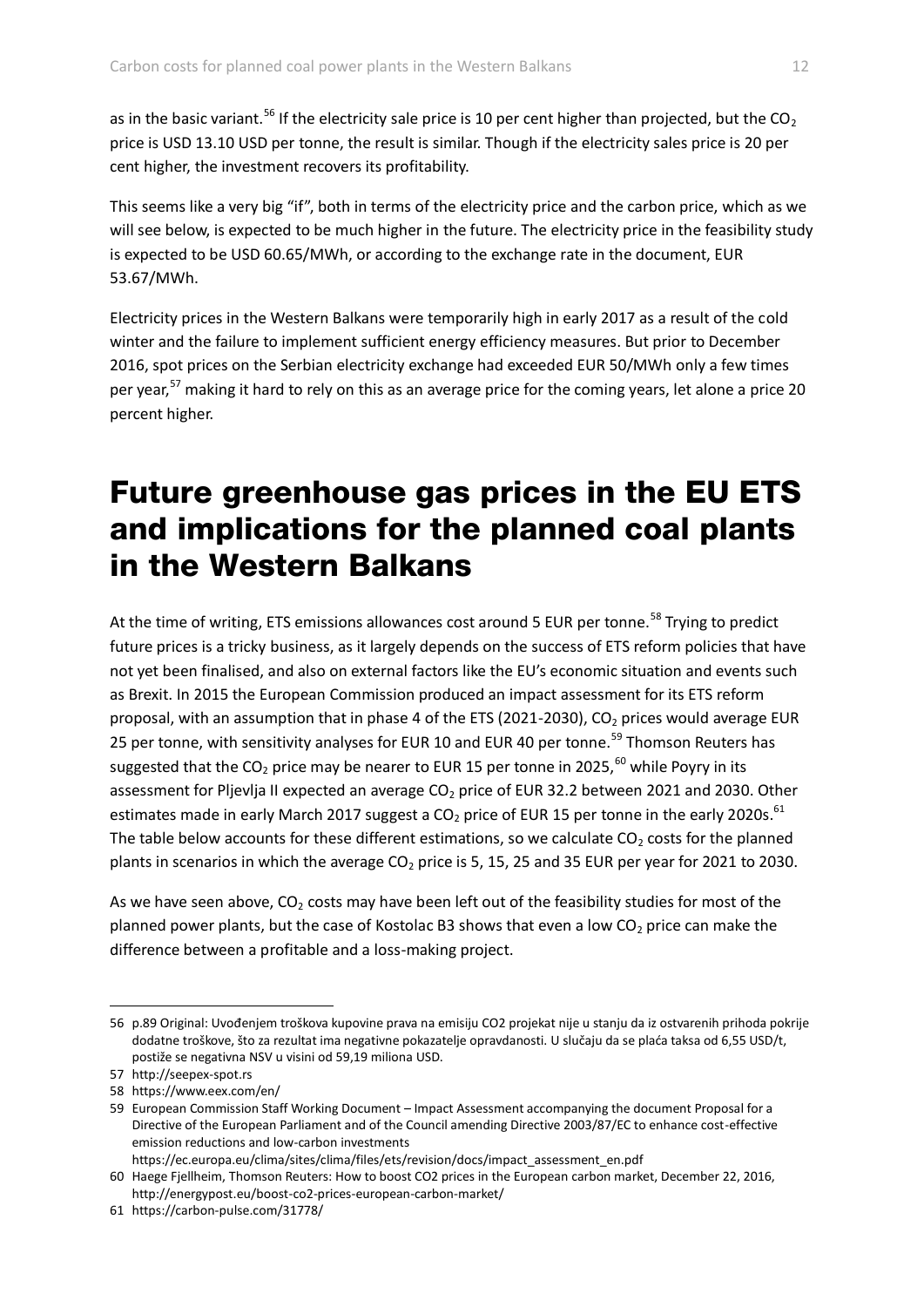| <b>Plant/Unit</b>       | Annual CO <sub>2</sub><br>emissions | Annual CO <sub>2</sub><br>costs 5<br>EUR/t | Annual CO <sub>2</sub><br>costs 15<br>EUR/t | Annual CO <sub>2</sub><br>costs 25<br>EUR/t | <b>Annual CO<sub>2</sub></b><br>costs 35<br>EUR/t |
|-------------------------|-------------------------------------|--------------------------------------------|---------------------------------------------|---------------------------------------------|---------------------------------------------------|
| <b>Stanari</b>          | 2 3 1 0 0 9 2                       | 11 550 461                                 | 34 651 383                                  | 57 752 305                                  | 80 853 227                                        |
| Ugljevik III            | 4 185 515                           | 20 927 575                                 | 62 782 724                                  | 104 637 874                                 | 146 493 024                                       |
| Banovići                | 2 010 939                           | 10 054 697                                 | 30 164 090                                  | 50 273 483                                  | 70 382 877                                        |
| Gacko II                | 2 133 219                           | 10 666 095                                 | 31 998 285                                  | 53 330 475                                  | 74 662 665                                        |
| Tuzla 7                 | 2 454 300                           | 12 271 500                                 | 36 814 500                                  | 61 357 500                                  | 85 900 500                                        |
| Kakanj 8                | 1813882                             | 9 0 69 4 11                                | 27 208 233                                  | 45 347 056                                  | 63 485 878                                        |
| Kosova e Re<br>(600 MW) | <4 248 955                          | <21 244 774                                | < 63734323                                  | <106 223 872                                | <148 713 421                                      |
| Oslomej                 | 919 100                             | 4 595 500                                  | 13 786 500                                  | 22 977 500                                  | 32 168 500                                        |
| Pljevlja II             | 1588028                             | 7940140                                    | 23 820 421                                  | 39 700 701                                  | 55 580 982                                        |
| Kostolac B3             | 2 203 262                           | 11 016 312                                 | 33 048 937                                  | 55 081 562                                  | 77 114 187                                        |

Even a  $CO<sub>2</sub>$  price of EUR 5 per tonne can cause unpleasant surprises for power plant operators who have not taken such a development into account during their investment planning, but it is highly unlikely that the ETS price will still be this low by the early 2020s when the planned plants are due to come online. It is also unlikely that the price will stay at EUR 15 or 25 per tonne beyond the 2020s, as these are averages for the decade, and the whole idea of the ETS is that the cap will continue to be reduced and cause an increase in the carbon prices. Considering that coal power plants generally have a lifetime of 40 years, higher carbon costs need to be taken into account for the 2030s and 2040s when planning investments.

Power companies should in no way assume that such costs can be paid by the state or be easily passed on to consumers. There are clear rules on how the ETS operates in the EU and that govern who has to pay what. EU state aid rules – which already apply to Energy Community countries – also mean that governments cannot step in to help companies having difficulties making ETS payments, as the rules must apply equally to all market players.  $CO<sub>2</sub>$  costs will to some extent be passed on to consumers, but rising electricity prices would encourage more competition on the market than is currently the case. Generation companies with a low-carbon generation portfolio will have an advantage over those with a coal-heavy fleet because of not having to pay a carbon price.

Ultimately, those who build carbon-intensive electricity generation infrastructure today are risking stranded assets tomorrow.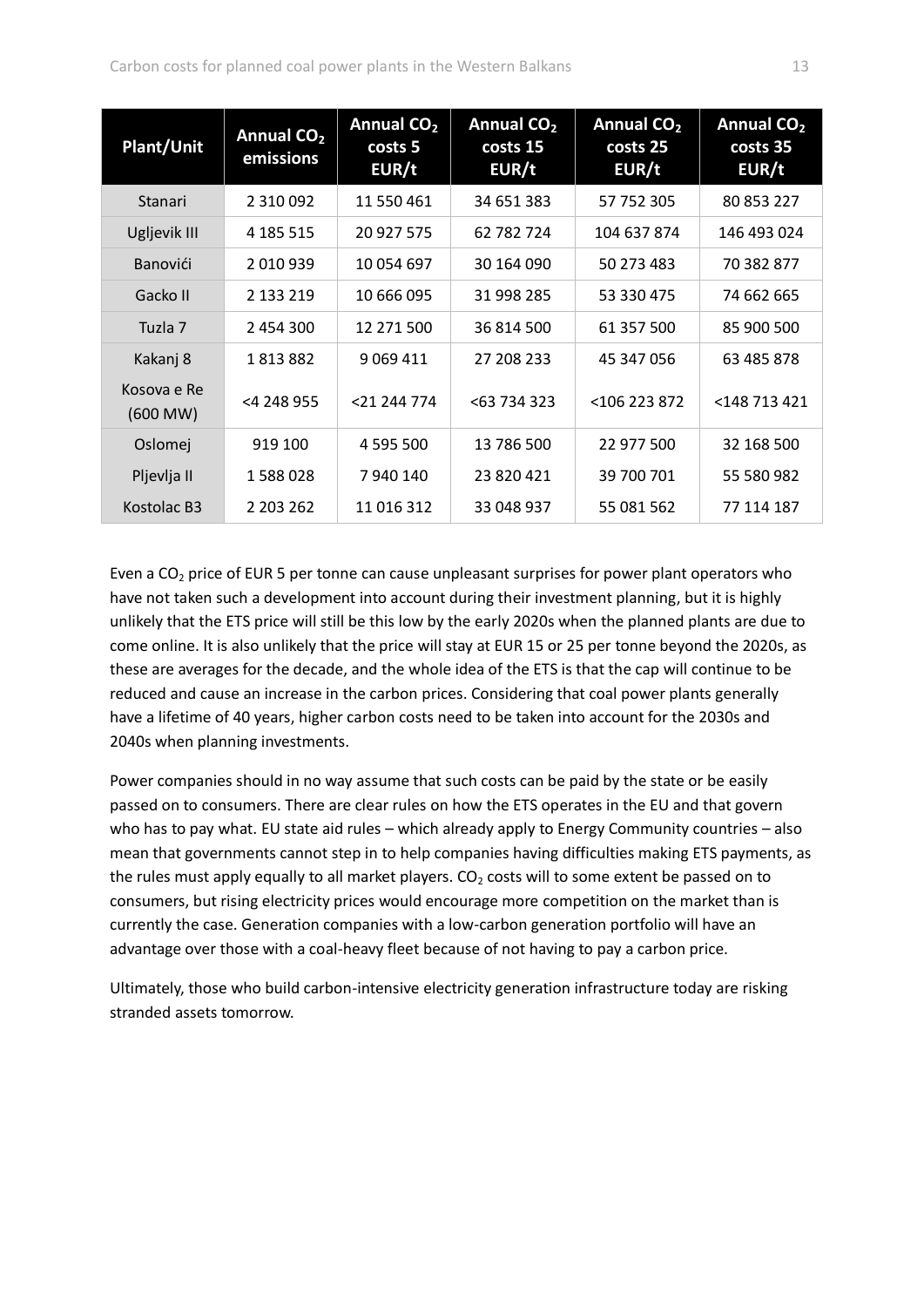## Stranded assets already reality in some EU countries

Generating as much electricity as possible has been the main goal of Western Balkan governments in the electricity sector for the last few decades. It has generally been assumed that economic growth will result in increased demand and that any surplus can be exported. But this perception is going to have to change, as the Energy Community Treaty requires the electricity market to be run on market principles. This means that electricity must not only be available, but must be cheaper than that from other sources. Those who generate expensive electricity will have difficulty in selling it. Power plants generating expensive electricity risk becoming so-called "stranded assets" - too expensive to run and essentially worthless.

This has already happened with coal and gas power stations in the EU during the last few years. In 2012 and 2013, 10 large European utilities announced the mothballing or closure of 21.4 gigawatts of combined cycle gas turbine power plant capacity. $62$ 

In 2014, Enel announced that 23 coal and gas power stations in Italy with a capacity of 13 GW – more than all the Western Balkans' nine GW of existing coal plants put together - are to be scrapped within five years. The company has also announced that it will not be building any more coal plants anywhere. <sup>63</sup> In 2015 E.ON announced that it was selling 4.5 GW of coal and gas plants in Italy to Czech company EPH.<sup>64</sup> Italy's electricity demand has not only decreased since 2008 but renewable energy has also increased at an unexpectedly high rate.<sup>65</sup> This means that the country now has severe overcapacity in the electricity sector - at the end of 2013, total installed and efficient net power capacity was 124.7 GW, more than double the level of peak demand observed in 2013 and in 2014.<sup>66</sup> Some electricity imports continue, but not because of a shortage – rather because cheaper electricity is available from eg. France.<sup>67</sup>

In Germany, Vattenfall sold its 8 GW of lignite-fired power plants to EPH in 2016. Vattenfall admitted that it would lose money in the deal but stated that this would be cheaper than the alternative of keeping the facilities.<sup>68</sup> Both RWE and E.ON had to undergo restructuring in recent years as a result of their gas and coal plants losing value.<sup>69</sup> In 2014 E.ON announced it would close 13 GW of coal and gas capacity across Europe, $70$  and as of the beginning of 2016 it spun off all of its remaining coal and gas power plants into a separate company called Uniper.<sup>71</sup> The main reason for these drastic changes has been the penetration of renewable energy coupled with very low electricity prices in most parts of Europe. All this has happened even without high  $CO<sub>2</sub>$  prices, but even the current low prices have played some role in making coal and gas electricity generation more expensive.<sup>72</sup>

<sup>62</sup> [http://af.reuters.com/article/idAFL5N0KR0S220140117,](http://af.reuters.com/article/idAFL5N0KR0S220140117)

<sup>63</sup> [http://www.economist.com/news/business/21678218-italys-largest-power-company-faces-up-stranded-assets](http://www.economist.com/news/business/21678218-italys-largest-power-company-faces-up-stranded-assets-problem-anyone-want-power)[problem-anyone-want-power,](http://www.economist.com/news/business/21678218-italys-largest-power-company-faces-up-stranded-assets-problem-anyone-want-power) [http://energydesk.greenpeace.org/2015/03/17/enel-commits-coal-investment-phase/,](http://energydesk.greenpeace.org/2015/03/17/enel-commits-coal-investment-phase/)  [https://www.bloomberg.com/news/articles/2016-07-14/what-happens-to-old-polluting-power-plants-italy-has-an](https://www.bloomberg.com/news/articles/2016-07-14/what-happens-to-old-polluting-power-plants-italy-has-an-answer)[answer,](https://www.bloomberg.com/news/articles/2016-07-14/what-happens-to-old-polluting-power-plants-italy-has-an-answer) [https://www.enel.it/en/futur-e/a201611-the-project.html,](https://www.enel.it/en/futur-e/a201611-the-project.html) https://www.theguardian.com/environment/2015/oct/22/former-foes-greenpeace-and-energy-giant-enel-standtogether-in-low-carbon-push

<sup>64</sup> http://www.eon.com/en/media/news/press-releases/2015/1/12/eon-decides-to-divest-its-coal-and-gas-generationassets-in-italy-to-czech-energy-company-eph.html

<sup>65</sup> https://www.enel.it/en/futur-e/a201611-the-project.html

<sup>66</sup> http://www.ispionline.it/it/energy-watch/oversized-electricity-system-italy-12135

<sup>67</sup> http://download.terna.it/terna/0000/0845/64.PDF

<sup>68</sup> [https://corporate.vattenfall.com/press-and-media/press-releases/2016/vattenfall-to-sell-german-lignite-operations/,](https://corporate.vattenfall.com/press-and-media/press-releases/2016/vattenfall-to-sell-german-lignite-operations/) https://www.bloomberg.com/news/articles/2016-07-02/sweden-clears-sale-of-vattenfall-s-german-lignite-plants-to-eph

<sup>69</sup> https://www.ft.com/content/316ce884-1cdc-11e6-a7bc-ee846770ec15

<sup>70</sup> http://www.reuters.com/article/eon-enel-results-idUSL6N0M930420140312

<sup>71</sup> http://www.eon.com/en/investors/spin-off-of-uniper-group.html

<sup>72</sup> [https://papers.ssrn.com/sol3/papers.cfm?abstract\\_id=2874841,](https://papers.ssrn.com/sol3/papers.cfm?abstract_id=2874841) [http://www.svenskenergi.se/Global/Nyheter%20-](http://www.svenskenergi.se/Global/Nyheter%20-%20dokument/Rapport%20Hirth%20april%202016/Reasons%20for%20the%20price%20drop_ppt.pdf) [%20dokument/Rapport%20Hirth%20april%202016/Reasons%20for%20the%20price%20drop\\_ppt.pdf,](http://www.svenskenergi.se/Global/Nyheter%20-%20dokument/Rapport%20Hirth%20april%202016/Reasons%20for%20the%20price%20drop_ppt.pdf)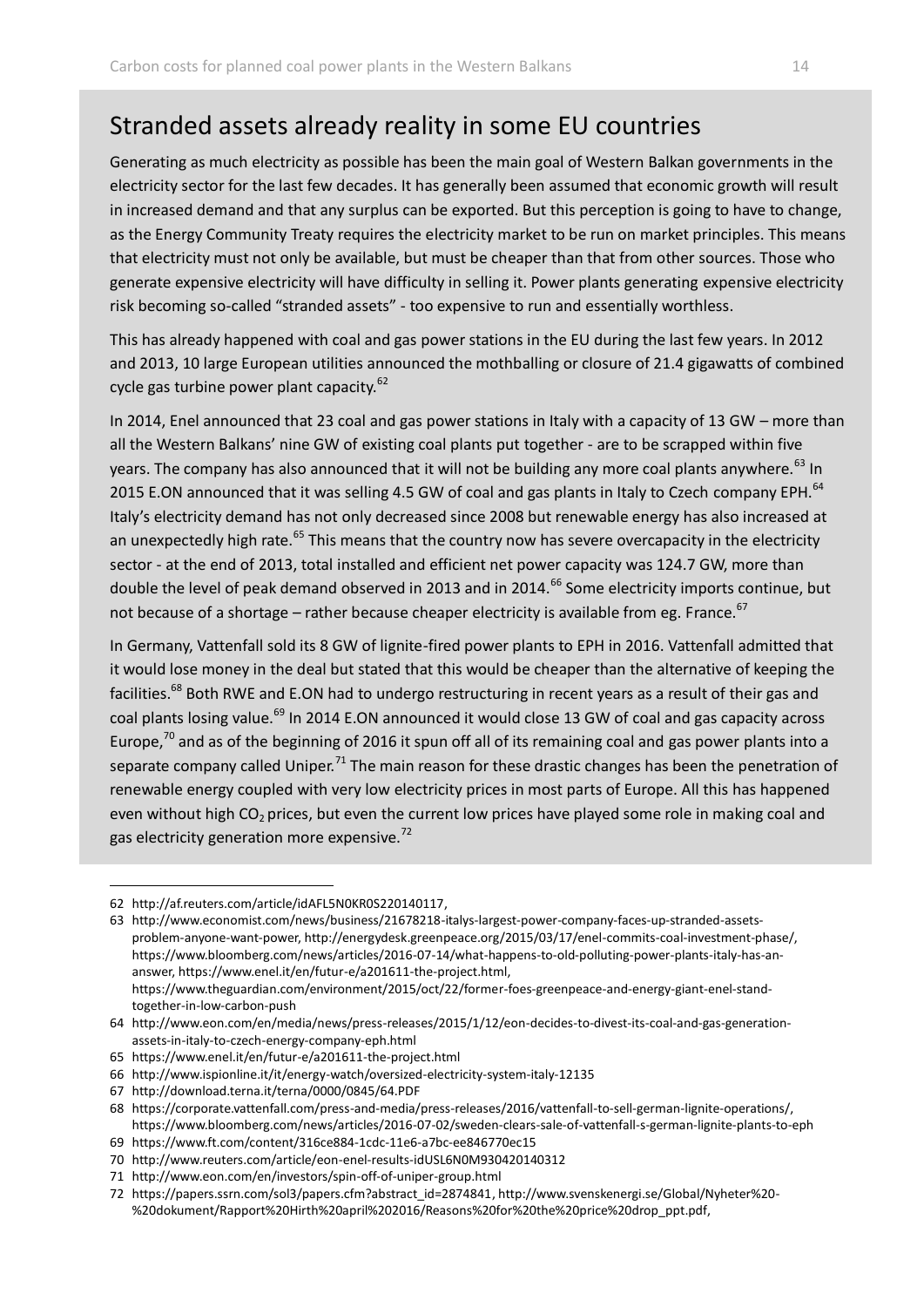# **Conclusions**

Lignite power stations are being planned across the Western Balkans today with little clarity about the impact that inclusion in the EU ETS will have on their operating costs. Several of the plants have already been identified as economically risky, while for others there is hardly any information publicly available about their feasibility.

Pljevlja II is the only plant for which  $CO<sub>2</sub>$  costs have clearly been taken into account, but even this calculation has assumed that payments can be delayed until 2026, which is not likely to be the case. For Kostolac B3 in Serbia, CO<sub>2</sub> costs have been intentionally discarded for the main feasibility calculation, based on the completely unsupported assumption that the state will pay for them. Once  $CO<sub>2</sub>$  costs are taken into account in the sensitivity analysis, the plant is unprofitable. Yet this crucial conclusion has been ignored in the decision-making, and the plant is planned to go ahead.

Our calculations show that even for a relatively small unit like Oslomej (129.5 MW),  $CO<sub>2</sub>$  costs would be between EUR 4.5 and 32 million annually during the 2020s. They would most likely be even higher in the 2030s. For a larger plant like Ugljevik III,  $CO<sub>2</sub>$  costs could range between EUR 20.9 – 146 million per year or even more, making it an extremely risky investment. Yet in most of the cases we examined it seems that CO<sub>2</sub> costs may not have been taken into account at all, leaving the projects at serious risk of becoming stranded assets.

## Recommendations

- **Revise investment assumptions**: Power companies in the Western Balkans need to check whether  $CO<sub>2</sub>$  pricing has been taken into account in the feasibility studies for their planned power plants and if not, to revise the studies, and as well the decisions made on the basis of those studies.
- **Use carbon pricing in decision-making**: The Energy Community Contracting Parties need to ensure that  $CO<sub>2</sub>$  pricing is taken into account in decision-making on the energy sector, for example in energy and low-carbon strategies. Although Energy Community Contracting Parties are not obliged to introduce a carbon price signal, shadow carbon pricing should be applied to help assess the likely costs of new capacity.
- **Governments need to supervise investment decisions**: Governments also need to send a clear signal to power companies that carbon pricing is coming and that it cannot be ignored or delayed, and that the costs cannot be socialised.
- **Strengthen the climate policy aspect of the Energy Community**: The Energy Community and its Contracting Parties need to continue developing and implementing the Paris Agreement and EU climate legislation as soon as practically possible, starting with key aspects of the Greenhouse gas Monitoring Mechanism Regulation (MMR).

http://www.lazardnet.com/us/docs/sp0/22839/StrandedAssetsInTheUtilitiesSectorAs\_LazardResearch.pdf?pagename=I nvestment+Research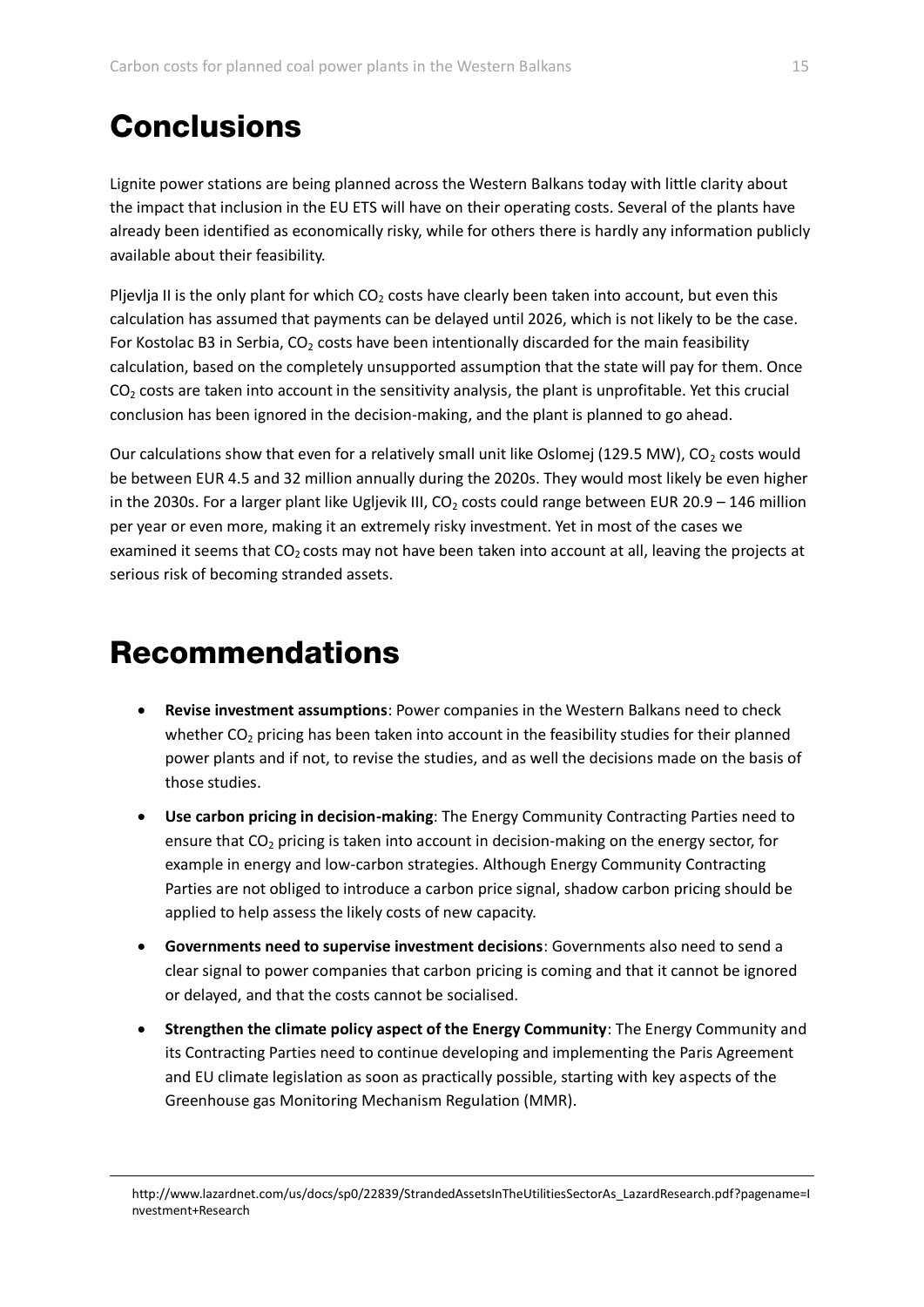- **Energy efficiency first**: Energy efficiency is the most sustainable long-term way to avoid shocks from prices of either  $CO<sub>2</sub>$  or imported fuels. Residential energy efficiency in particular provides employment and health benefits and reduces energy poverty.
- **Provide investor certainty beyond 2020 for renewable energy and diversify renewable**  sources: The European Council in 2014 adopted a climate and energy framework<sup>73</sup> that set three targets for 2030. In November 2016 the European Commission proposed a revised version of the Energy Efficiency Directive.<sup>74</sup> If the revised EED is adopted, the targets will be:
	- o At least 40 per cent cuts in greenhouse gas emissions (from 1990 levels)
	- o At least a 27 per cent share for renewable energy
	- o At least a 30 per cent improvement in energy efficiency

These need to be adapted and adopted as soon as possible in the Energy Community to create more certainty for investors that efforts will continue to be made to increase renewable energy after the 2020 targets are fulfilled. At the same time, renewable energy in the Western Balkans continues to be over-reliant on hydropower and biomass. With a changing climate it is increasingly risky to rely so heavily on hydropower, and more investments in wind, rooftop solar and heat pumps are needed.

<sup>73</sup> https://ec.europa.eu/clima/policies/strategies/2030\_en

<sup>74</sup> http://eur-lex.europa.eu/resource.html?uri=cellar:efad95f3-b7f5-11e6-9e3c-01aa75ed71a1.0009.02/DOC\_1&format=PDF